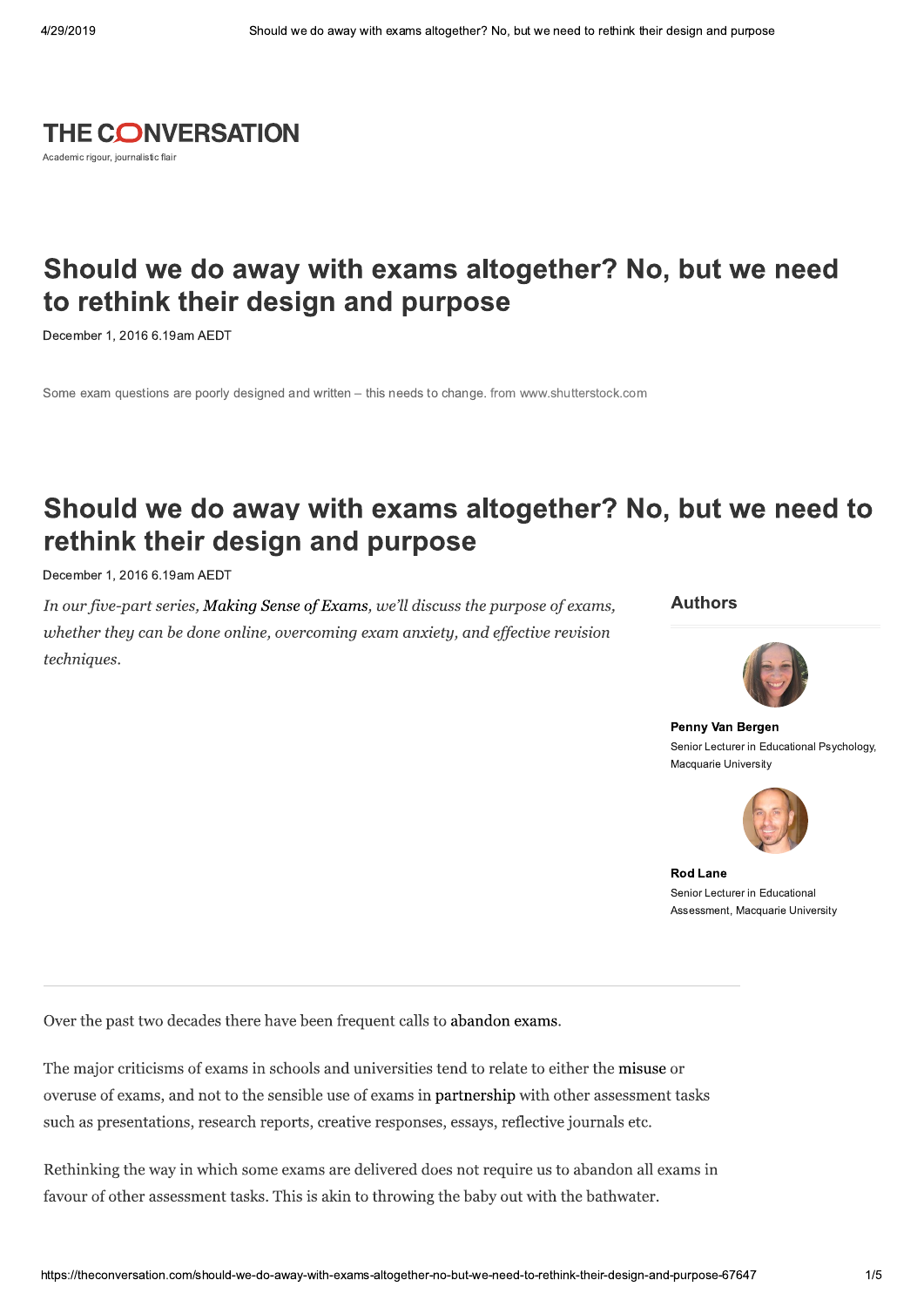Exams allow students to demonstrate their breadth of knowledge across a particular subject. This is more difficult to achieve with other forms of assessment.

Students also demonstrate their ability to retrieve and apply knowledge on the spot: a skill necessary in many professions.

But we need to look at what the evidence tells us about when exams are effective - and when other types of assessment are more suitable.

In debates about exams, the same myths are often brought up again and again. Here's what the research tells us about three of the most common exam myths:

#### Myth 1: exams only test for the recall of facts

One of the most common arguments offered against exams is that they test for rote recall only and not for deeper understanding.

Like others, we have experienced the frustration of sitting for an exam that focuses almost exclusively on the recall of isolated facts. Research shows that such exams are more common when teachers either write questions quickly or rely on published tests from testing banks. In both cases, the teacher has less opportunity to review whether or not the questions require deep understanding and higherorder thinking, which require the learner to both hold a strong body of disciplinary knowledge and be capable of applying it.

The solution is not to abandon exams, but to change how poorly designed exam questions are written.

A well-designed exam will assess the application of knowledge to real-world scenarios, the synthesis of knowledge across sub-topics, the ability to think critically, or to solve well-defined problems within a discipline.

These higher-order processes depend entirely on the question being asked. According to research, even quite short professional development programs for teachers are effective in changing the way they write exam questions.

Exams should not be used to assess the recall of meaningless facts: this is a misuse of the format.

#### Myth 2: Google renders exams irrelevant

A second argument sometimes offered against exams is that everything can be found on Google anyway.

The implication, of course, is that we no longer need knowledge in our brains when we have phones in our pockets.

A variant of this argument is that internet access should always be permitted during exams as this mirrors our experiences in real life.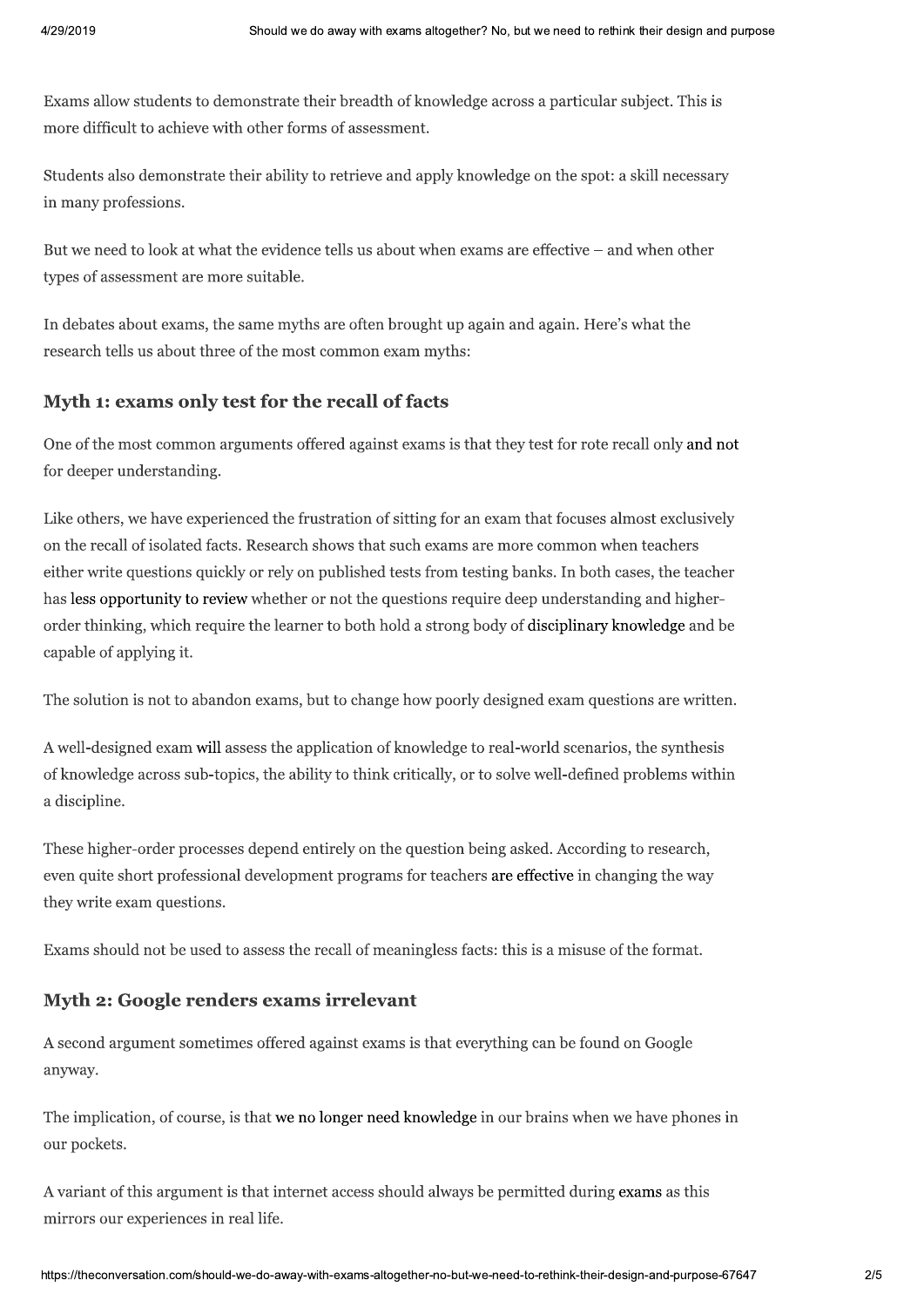These arguments are problematic for two reasons.

First, research shows that people without knowledge in a particular field are surprisingly poor at finding accurate information on Google. They are more likely to find and believe conspiracy theories, for example, less likely to know what search terms to use, and less likely to reason logically about the information they find.

Second, looking up information on Google is not the same as accessing a pre-existing network of knowledge in the brain.

Pre-existing knowledge is critical because it guides the way in which we interpret new information and underpins critical thinking and problem solving.

Even if a student is taught generic skills in critical thinking and analysis, a wide breadth of knowledge is also needed to know what arguments are relevant in a particular domain and how they might be applied. This breadth of knowledge cannot be obtained simply by Googling.

It is precisely because our teachers, surgeons, scientists and building engineers have an established network of knowledge in their fields, held in long-term memory, that they are able to instantaneously apply this knowledge in the workplace, critically assess the validity of incoming information, and solve emerging problems on the run.

### Myth 3: exam study does not enhance learning

Exams do not just assess learning, they promote learning in several ways:

- Organising yourself to study promotes self-regulation and metacognition (that is, your understanding and control of your own learning processes).
- Re-organising and elaborating on the to-be-tested material during study enables deeper understanding of the material.
- The process of actively retrieving and applying that material multiple times during study is one of the best possible ways to strengthen knowledge. Just as practice helps muscles grow stronger during exercise, so too does it make connections in the brain grow stronger during study.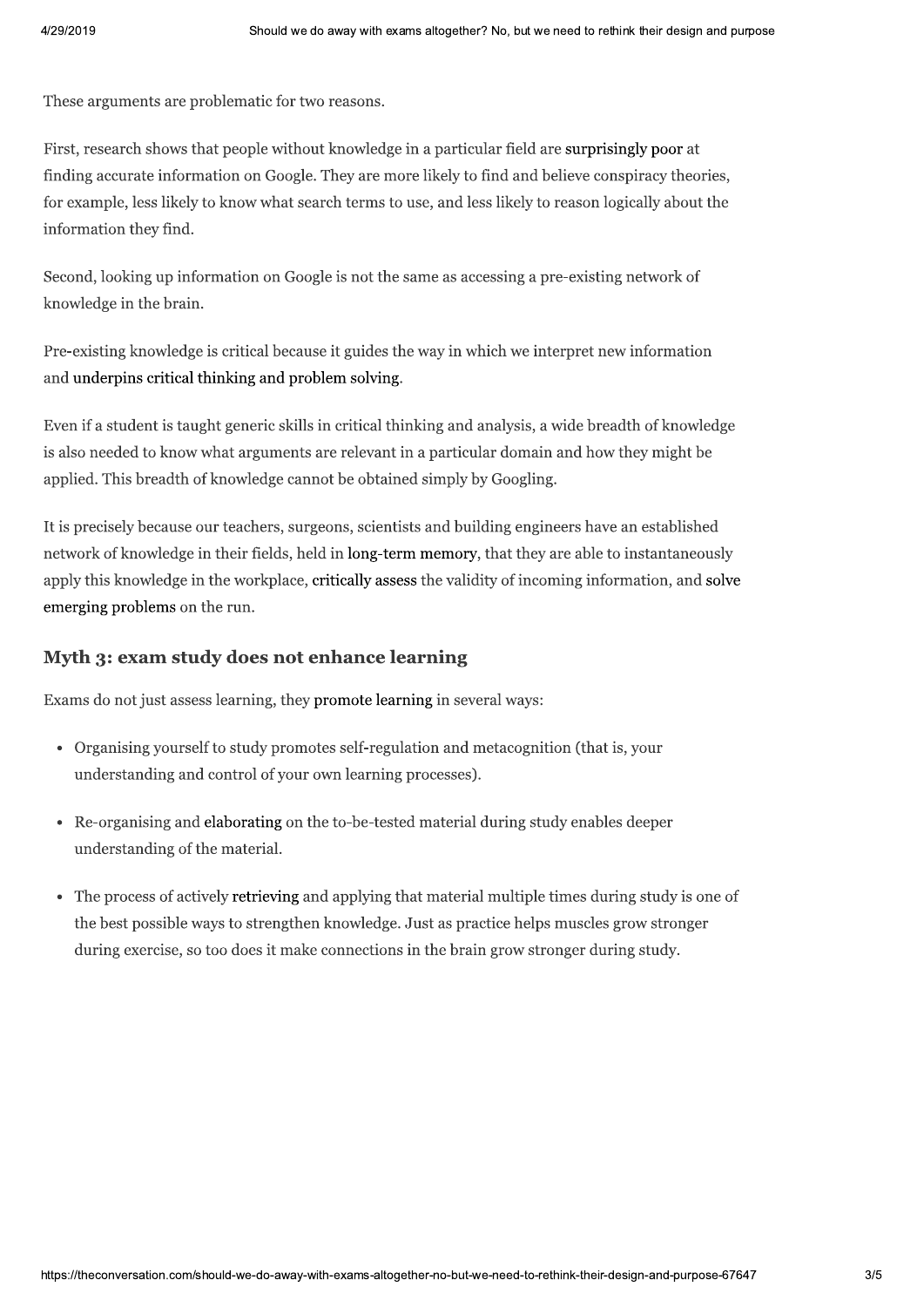

Far from being superficial, well-designed exams and proper study enhance memory and learning. from www.shutterstock.com

Of course, some study techniques are better than others.

Research shows that study in which students mentally manipulate the material – perhaps by forming their own questions, or by considering how different topics relate to one another  $-$  is more effective than study in which students passively scan their notes.

These techniques are a form of "deep encoding", in which the student is required to actively negotiate meaning and to make decisions about what goes with what.

Research also shows that spacing out study over time is more effective for retaining information than cramming the night before.

With this knowledge, teachers can support students to study in the most effective ways possible.

### Exams should be used within a balanced assessment program